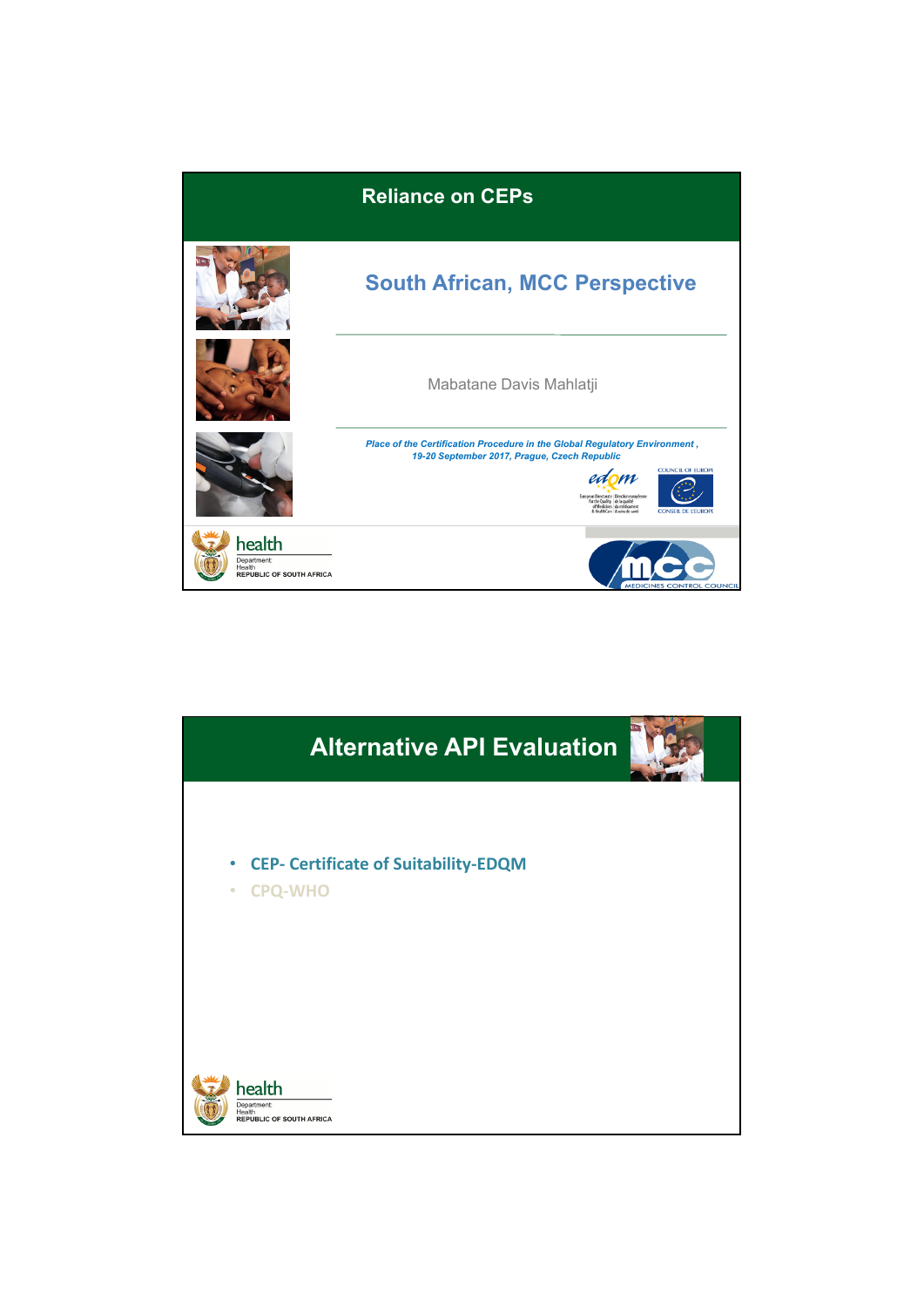

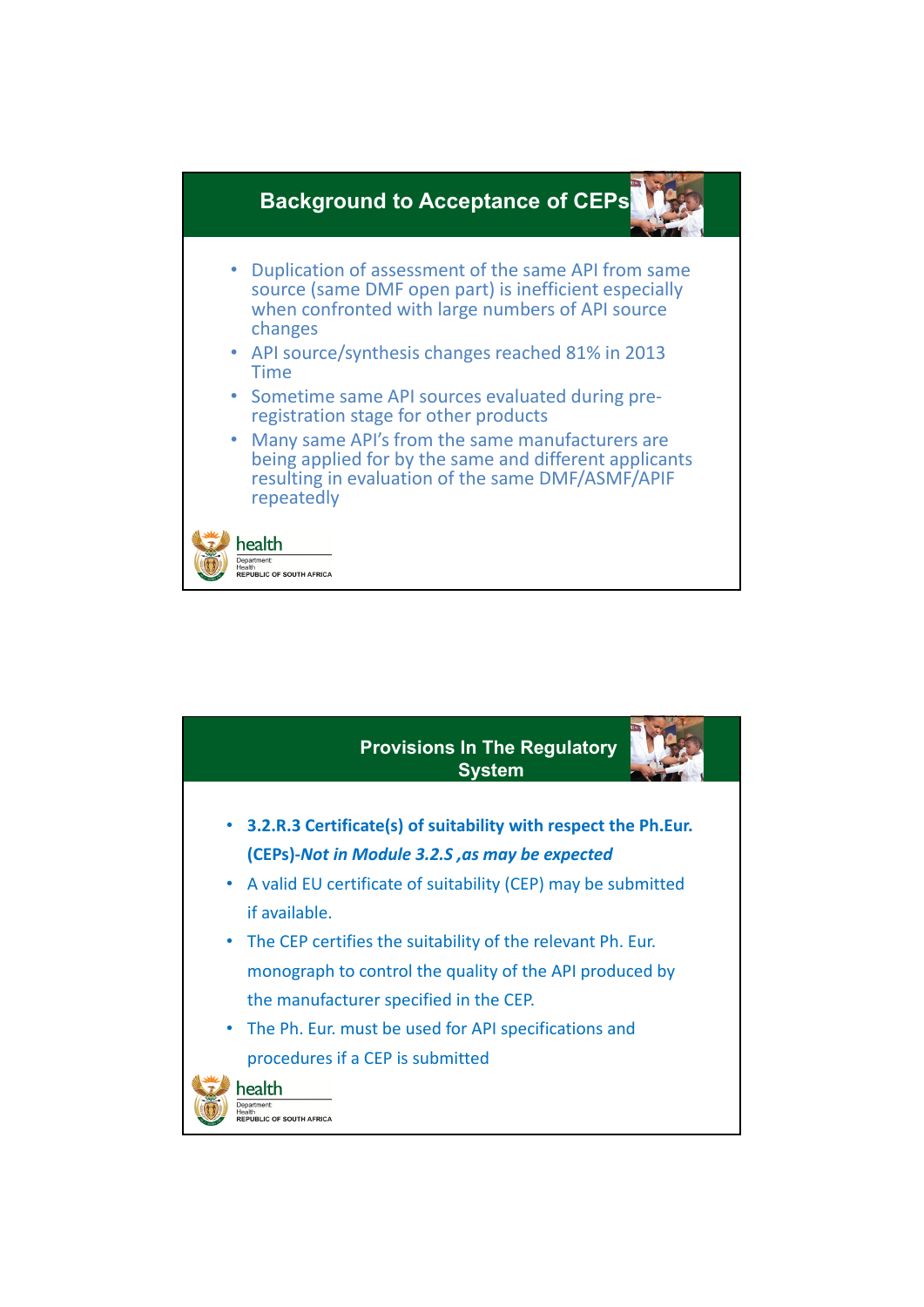

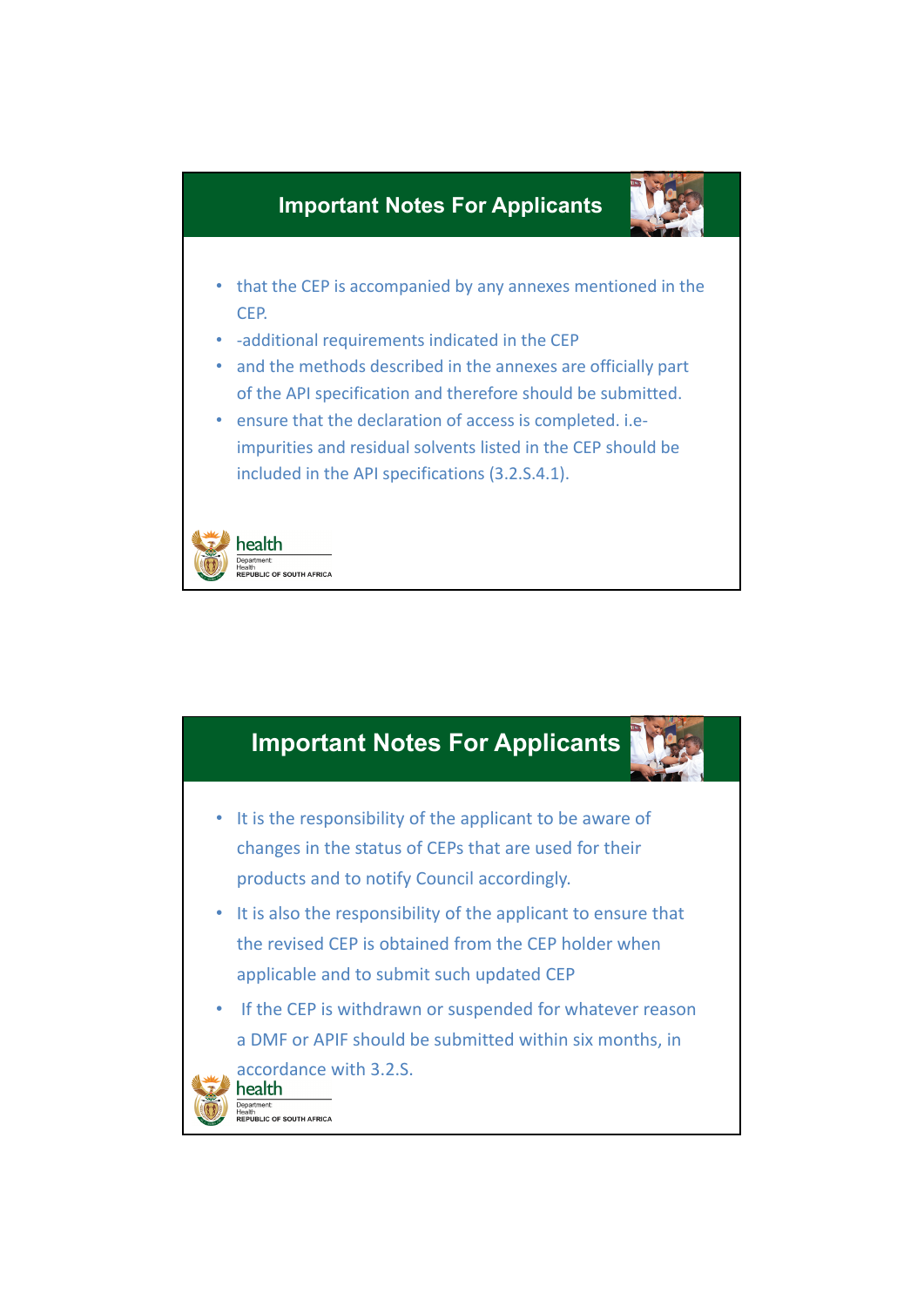

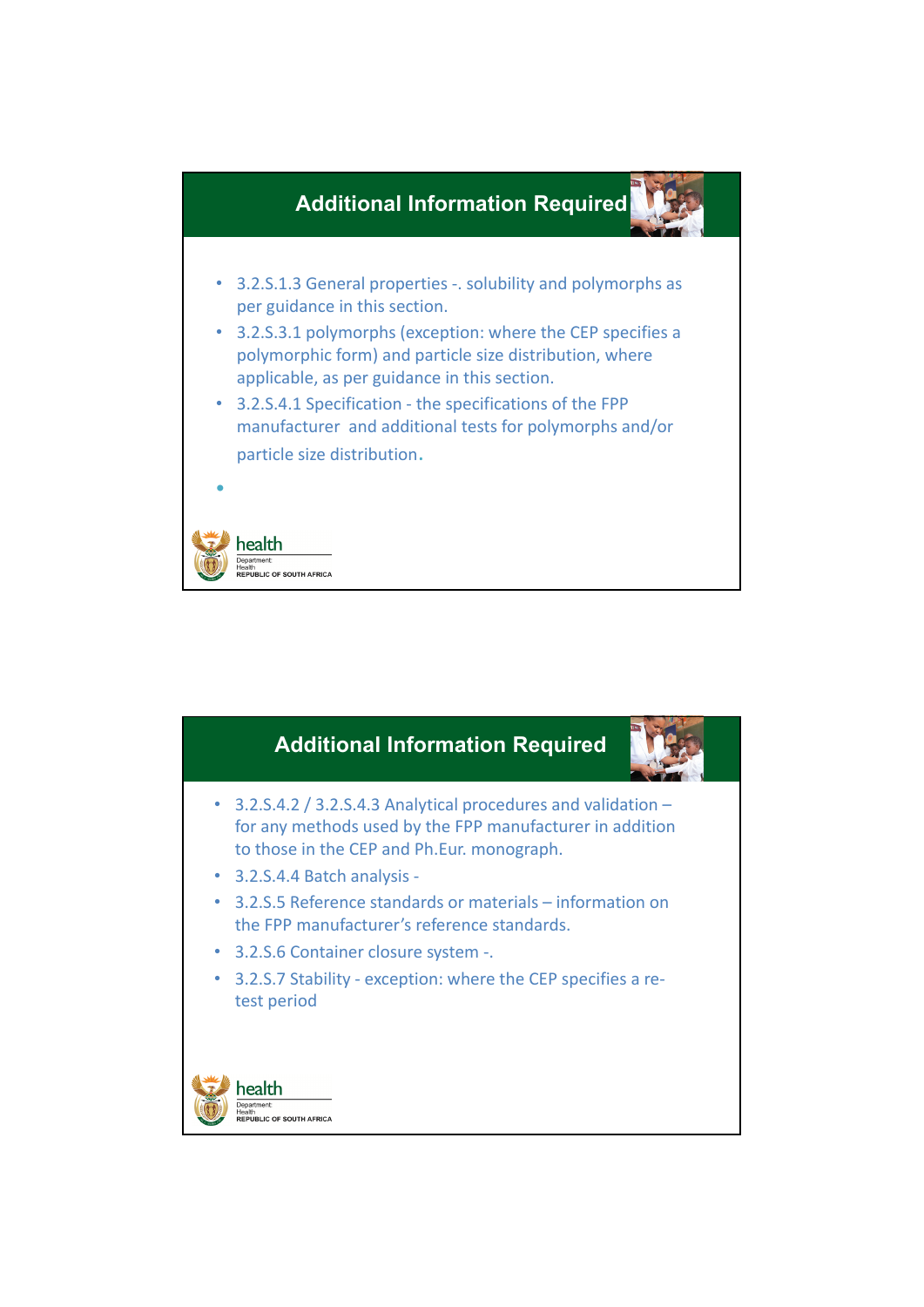

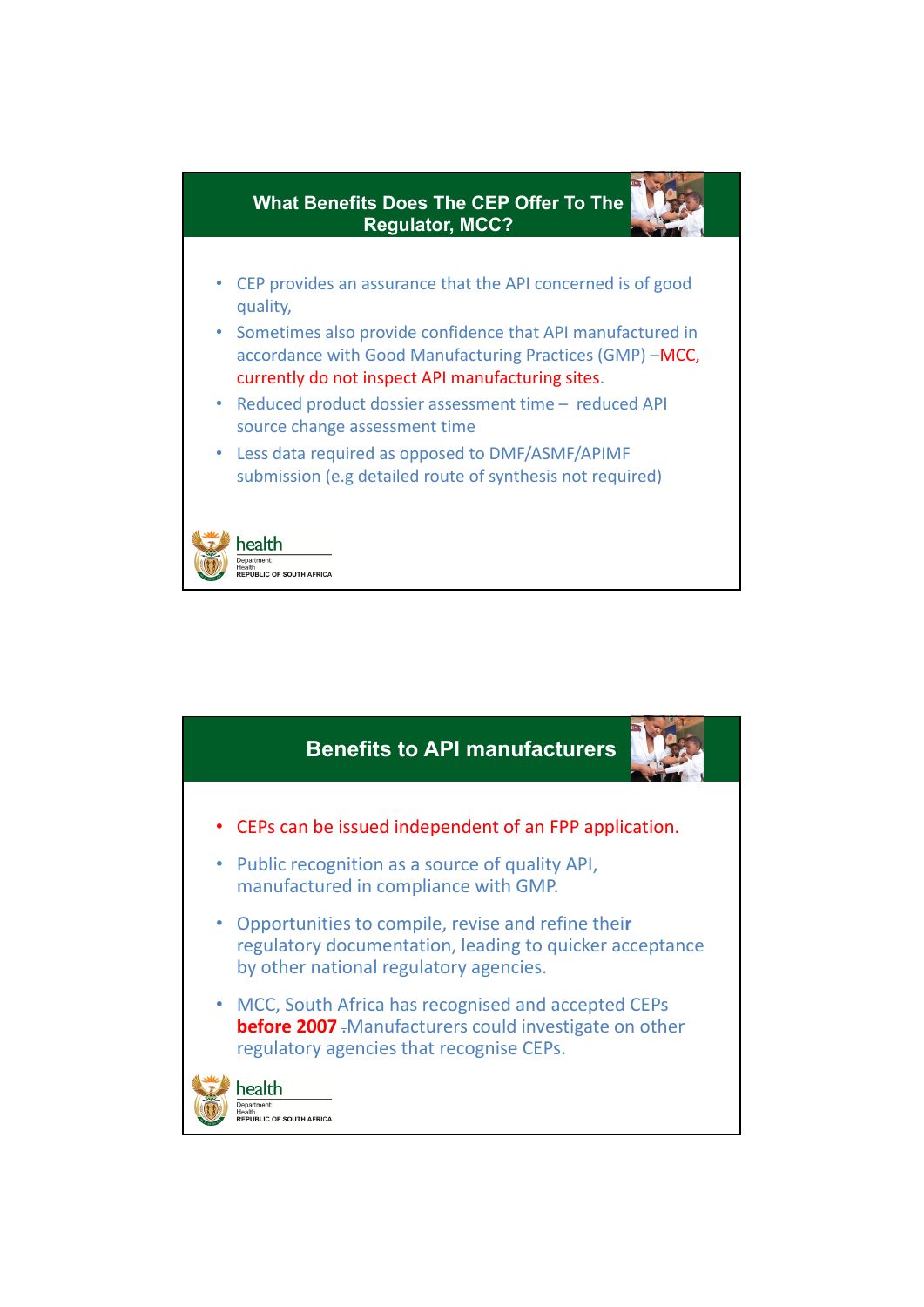

|                                   |                                         | <b>Validity of CEPs</b>                                                                                                                                                                               |                            |                            |                    |  |
|-----------------------------------|-----------------------------------------|-------------------------------------------------------------------------------------------------------------------------------------------------------------------------------------------------------|----------------------------|----------------------------|--------------------|--|
|                                   | Search Database online                  | Certification                                                                                                                                                                                         |                            |                            |                    |  |
|                                   | information on the substance monograph. | 1 records matching your search string: " ethambutol".<br>Click on the hyperlink(s) in column"Substance Number" below to obtain a more detailed                                                        |                            |                            |                    |  |
|                                   |                                         | Issue date - Indicates date of issue of the Certificate number listed."                                                                                                                               |                            |                            |                    |  |
|                                   | quality ('Chem.') or both ('Double').'  | Type - The type of certificate is given as TSE or Chemical or Double and indicates whether a<br>certificate is concerned by TSE risk evaluation ('TSE') or evaluation of chemical and microbiological |                            |                            |                    |  |
| New Search                        |                                         |                                                                                                                                                                                                       |                            |                            |                    |  |
| <b>Substance</b><br><b>Number</b> | <b>Substance</b>                        | <b>Certificate Holder</b>                                                                                                                                                                             | <b>Certificate Number</b>  | Issue<br>Date              | <b>Status Type</b> |  |
| 553                               | Ethambutol<br>hydrochloride             | Lupin Limited IN 400 098<br>Mumbai                                                                                                                                                                    | R1-CEP 2000-019-<br>Rev 02 | 30/09/2008 VALID Chemistry |                    |  |
| Department:<br>Health             | <b>REPUBLIC OF SOUTH AFRICA</b>         |                                                                                                                                                                                                       |                            |                            |                    |  |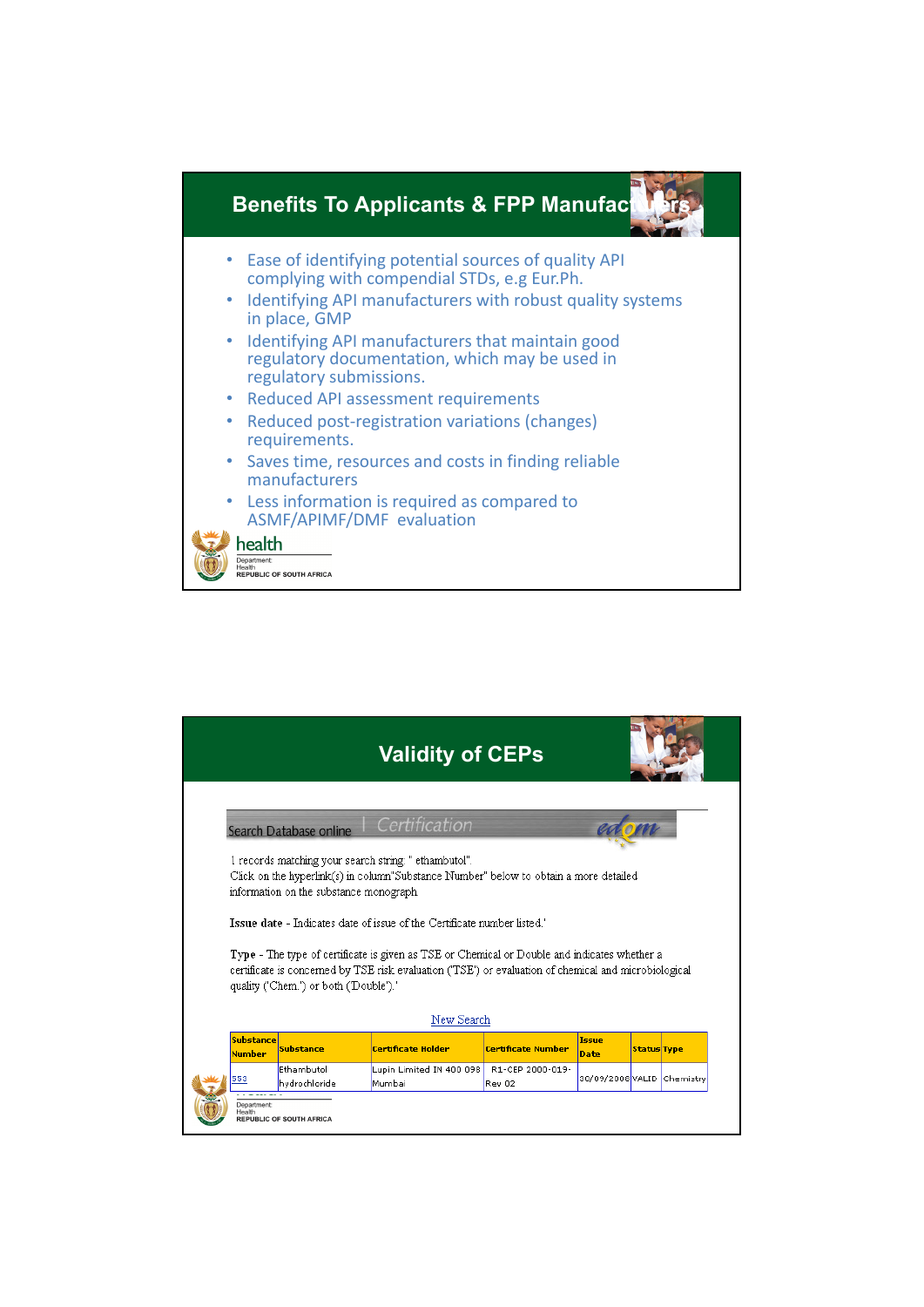